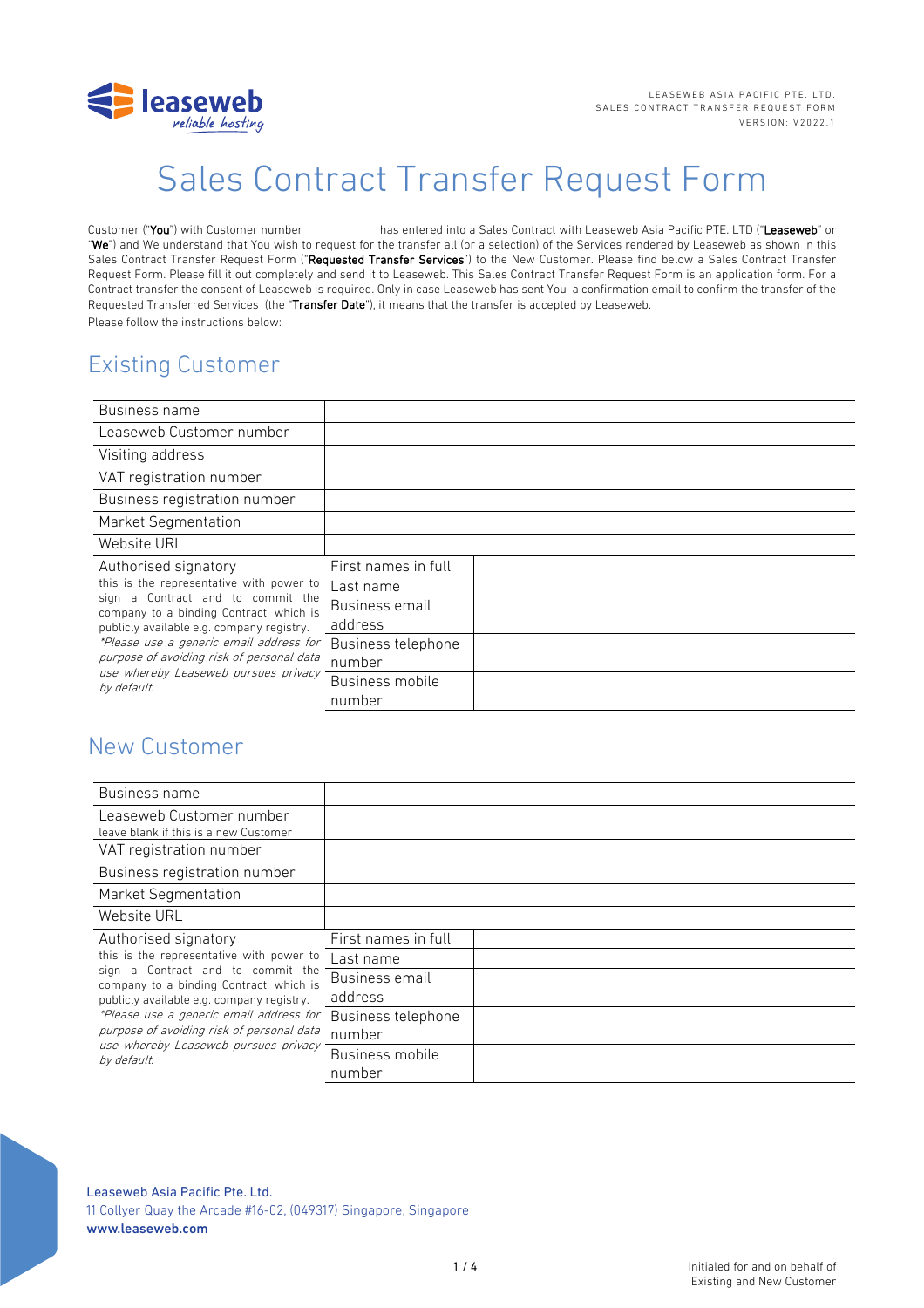

# New Customer

### Visiting address

| Address                |  |
|------------------------|--|
| Zipcode                |  |
| City                   |  |
| Country                |  |
| Postal address         |  |
| Address                |  |
| Zipcode                |  |
| City                   |  |
| Country                |  |
| <b>Billing address</b> |  |
| Address                |  |
| Zipcode                |  |
| City                   |  |
| Country                |  |
|                        |  |

| Primary contact person<br>(if not the same as authorized<br>signatory) | First names in full          |  |
|------------------------------------------------------------------------|------------------------------|--|
|                                                                        | Last name                    |  |
|                                                                        | Business email<br>address    |  |
|                                                                        | Business telephone<br>number |  |
|                                                                        | Business mobile<br>number    |  |
| Technical department contact                                           | Business email<br>address    |  |
|                                                                        | Business telephone<br>number |  |
| Financial department contact                                           | Business email<br>address    |  |
|                                                                        | Business telephone<br>number |  |
|                                                                        |                              |  |

# Requested Transfer Services:

### All Services:

YES, requested transfer for all Services

NO, requested transfer for the following Services:

Leaseweb Asia Pacific Pte, Ltd.

11 Collyer Quay the Arcade #16-02, (049317) Singapore, Singapore www.leaseweb.com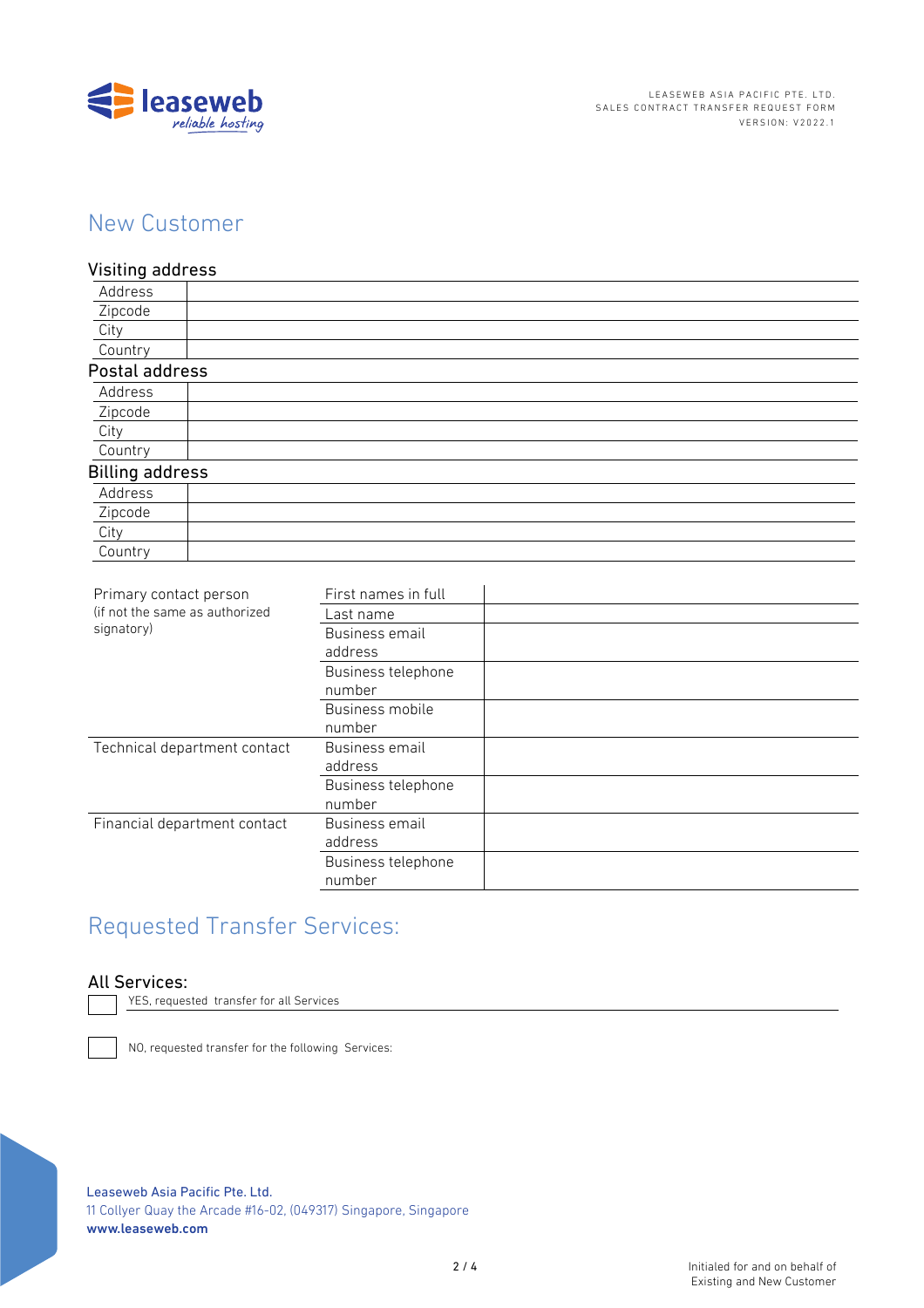

### Requested Transfer Services (specify Service(s) ID's):

The Service ID can be found in the Customer Portal

| . . |                                                                                                                                                                                                                                |
|-----|--------------------------------------------------------------------------------------------------------------------------------------------------------------------------------------------------------------------------------|
| L.  |                                                                                                                                                                                                                                |
| . ب |                                                                                                                                                                                                                                |
| 4.  |                                                                                                                                                                                                                                |
| ხ.  |                                                                                                                                                                                                                                |
|     | The contract of the contract of the contract of the contract of the contract of the contract of the contract of the contract of the contract of the contract of the contract of the contract of the contract of the contract o |

Please attach a separate overview signed by both parties if more space is required

#### Reason for Requested Transfer of Services above:

- Sale of Business including the Requested Transfer of Services based on a Purchase Asset agreement including existing supplier contracts, please add and provide such contracts for proof.
- Other, namely  $\bullet$

## Leaseweb only accepts Sales Contract Transfer Request once per calendar year, unless Customer provides specific circumstances for exemption that you need to proof to Leaseweb case by case.

#### Terms and conditions:

#### 1. ASSIGNMENT AND TRANSFER: SUBJECT TO APPROVAL

1.1. Under the conditions precedent that (i) Leaseweb grants its written consent and cooperation by means of its email confirmation; and (ii) Existing Customer has paid all sums that are due and payable by Customer to Leaseweb, Existing Customer herewith assigns and Leaseweb agrees to the transfer to New Customer, and New Customer herewith accepts from Existing Customer, the Requested Transfer Services and all of Existing Customer's rights and obligations towards Leaseweb under the Sales Contract, with effect from the Transfer Date.

### 2. APPLICABLE CONTRACT DOCUMENTATIONS

2.1. New Customer is aware that Leaseweb applies B2B Sales Terms and Conditions, which B2B Sales Terms and Conditions include provisions to ensure compliance with the General Data Protection Regulation, and Acceptable Use Policies with respect to the use of its Services and that such are applicable to - and part of - the Requested Transfer Services. New Customer is further aware that the scope and nature of the services offered by Leaseweb are set forth in the Services Specifications, that the performance parameters or service levels with respect to the services offered by Leaseweb are set forth in the Support and Service Levels; and that such are applicable to -and part of- the Requested Transfer Services

2.2. Existing Customer and New Customer hereby assume and agree that as from the Transfer Date the Sales Terms and Conditions, the Policies, Services Specifications, Support and Service Levels and the applicable privacy statement have been made available electronically and are published at https://www.leaseweb.com/legal.

#### 3. LIABILITY

3.1. Existing Customer will remain liable for payments before Transfer Date as well as for payments after Transfer Date in the event the New Customer does not fulfill its payment obligation for the Transferred Services.

3.2. After Transfer Date, New Customer will be liable for the payments of all the Requested Transfer Services.

#### 4. NON-ASSIGNMENT

4.1. If any Special Conditions as special contract rights were mutually agreed upon between Leaseweb and the Existing Customer, these Special Conditions are not eligible for any assignment. As a result, these Special Conditions will not deemed to be assigned or transferred to New Customer and the New Customer is not entitled to any Special Conditions that were agreed with the Existing Customer.